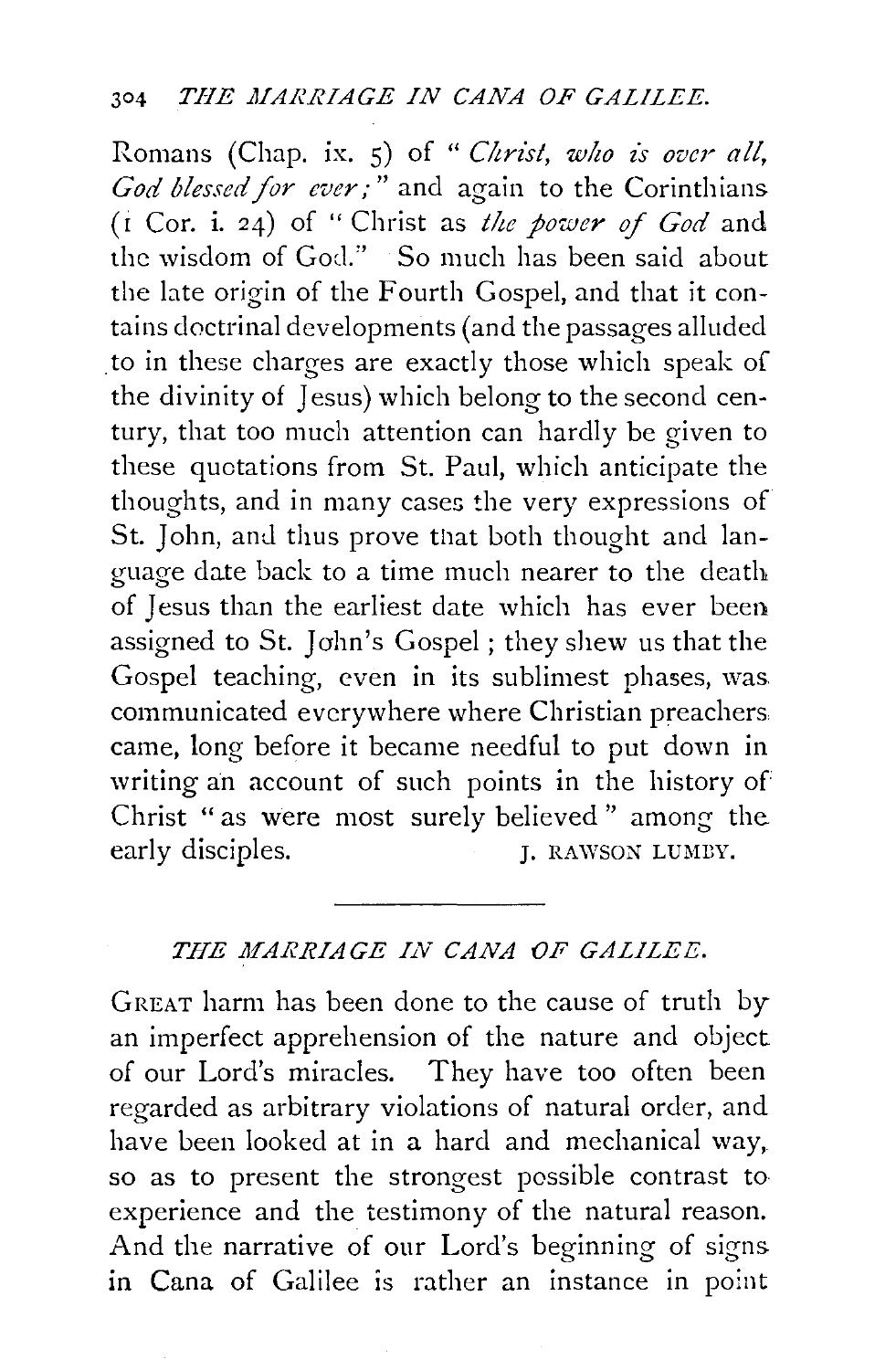than an exception. The method of most commentators has been to represent that miracle as an arbitrary, preternatural, and enforced conversion of water into wine, by which a large quantity of superfluous and intoxicating drink was provided at the close of a wedding feast for a number of guests who did not require it. That which was water before was miraculously, and in defiance of all our powers of conception, changed into wine, and so remained. But though we must not set limits beforehand to the working of the Almighty, it may be interesting to note certain particulars in St. John's narrative, which may serve to make us question whether in that particular case *this* was the way in which He who was the express image of the Father was pleased to work. Let us briefly note the circumstances. The third day there was a marriage in Cana of Galilee, or perhaps there was a marriage in Cana of Galilee in its third day. The Jewish wedding feasts lasted for about a week, and it was the third day of this particular feast when Jesus and his disciples, Andrew and Peter, James and John, Philip and Nathanael, joined it. Our Lord had already commenced a circuit in Galilee, and had gathered these disciples about Him. His mother appears to have had authority in the house where the marriage was celebrated. It seems to be very uncertain from what date the third day is to be calculated, if we do not understand it thus, while there appears to be no strong reason why we should not do so. The sudden and possibly unexpected accession of a party of seven doubtless sorely taxed the capabilities of the household and its store, and consequently we hear of their wine VOL. V. ZI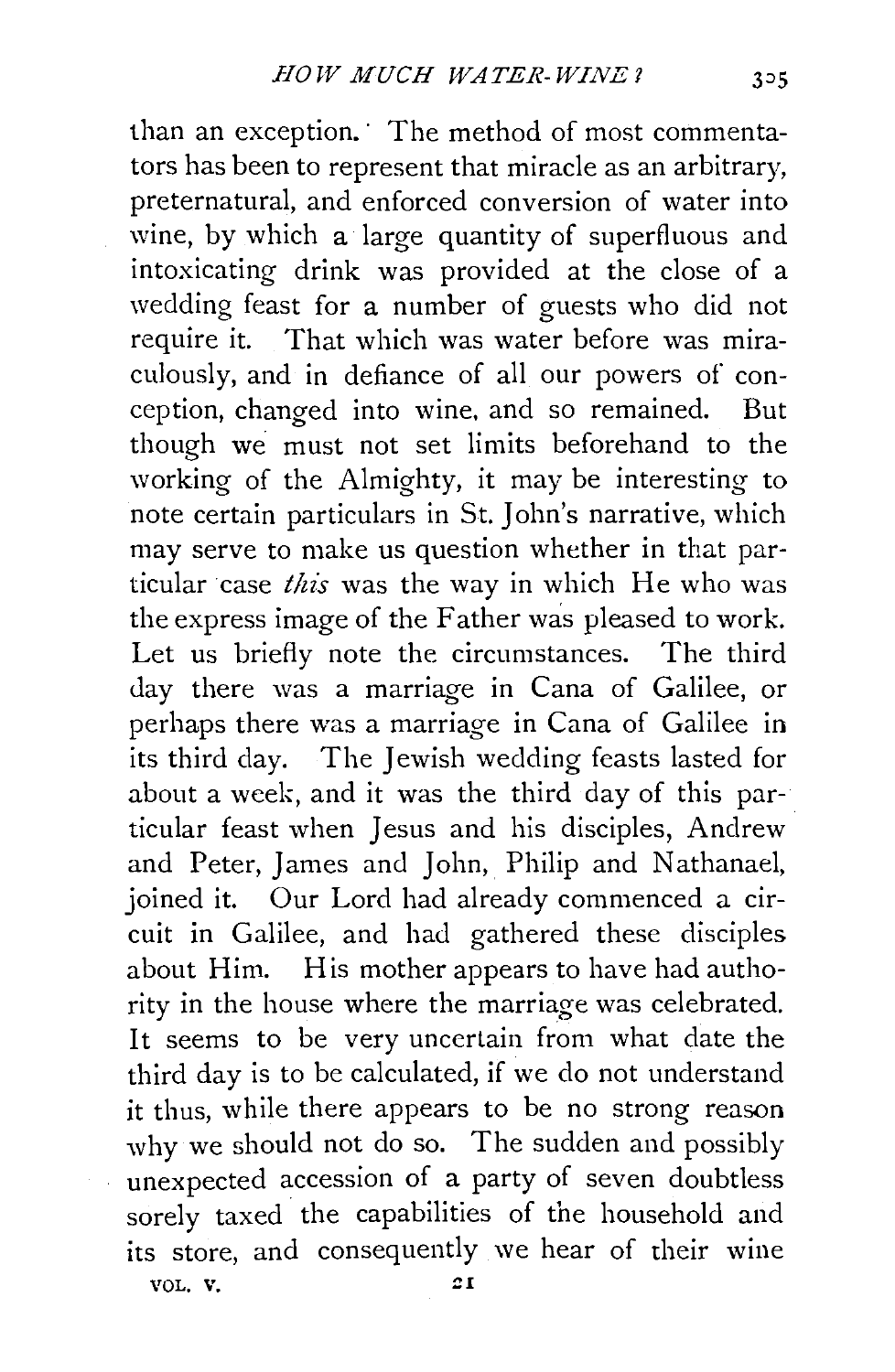having failed before the feast was over. We are told that there were set there six waterpots of stone, containing water for the purifying purposes customary among the Jews, such as their frequent ablutions and the like, and holding two or three firkins apiece. The quantity, which is thus described somewhat vaguely, may be estimated at about one hundred and twenty or one hundred and thirty gallons. Some of the water had already been used, and the vessels were not full; but our Lord's first injunction to the servants was to fill them up to the brim, so that there can be no question that the actual quantity was very large. He then says, *Draw out*  now, and bear unto the governor of the feast ('AvT- $\lambda \eta \sigma \alpha \tau \epsilon \nu \hat{\nu} \nu$ . And they did so, having previously been enjoined by Mary, the mother of our Lord, to do whatsoever He should say to them. They therefore were in ignorance of his intentions, but acted simply as He had told them to do. When therefore the ruier of the feast had tasted the water which had now become wine, and knew not whence it was, though the servants which *had drawn the water* (oi  $\dot{\eta}$ *vT* $\lambda \eta$ *Ko'TES*  $\tau$ *o*  $\tilde{\nu}$  $\delta \omega \rho$ ) knew, he called the bridegroom, &c. Now we observe here that the same word is used by the Evangelist of the action of the servants as that which had been used to them by our Lord. The drawing of the water, therefore, refers not to their drawing it from the well to fill the vessels, but to their drawing from the stone vessels as the Lord had bidden them. And we observe also that when they thus draw it the writer still calls it *water,* not, as he afterwards does, *water that had become wine,*  for at that time it was as yet unchanged. At all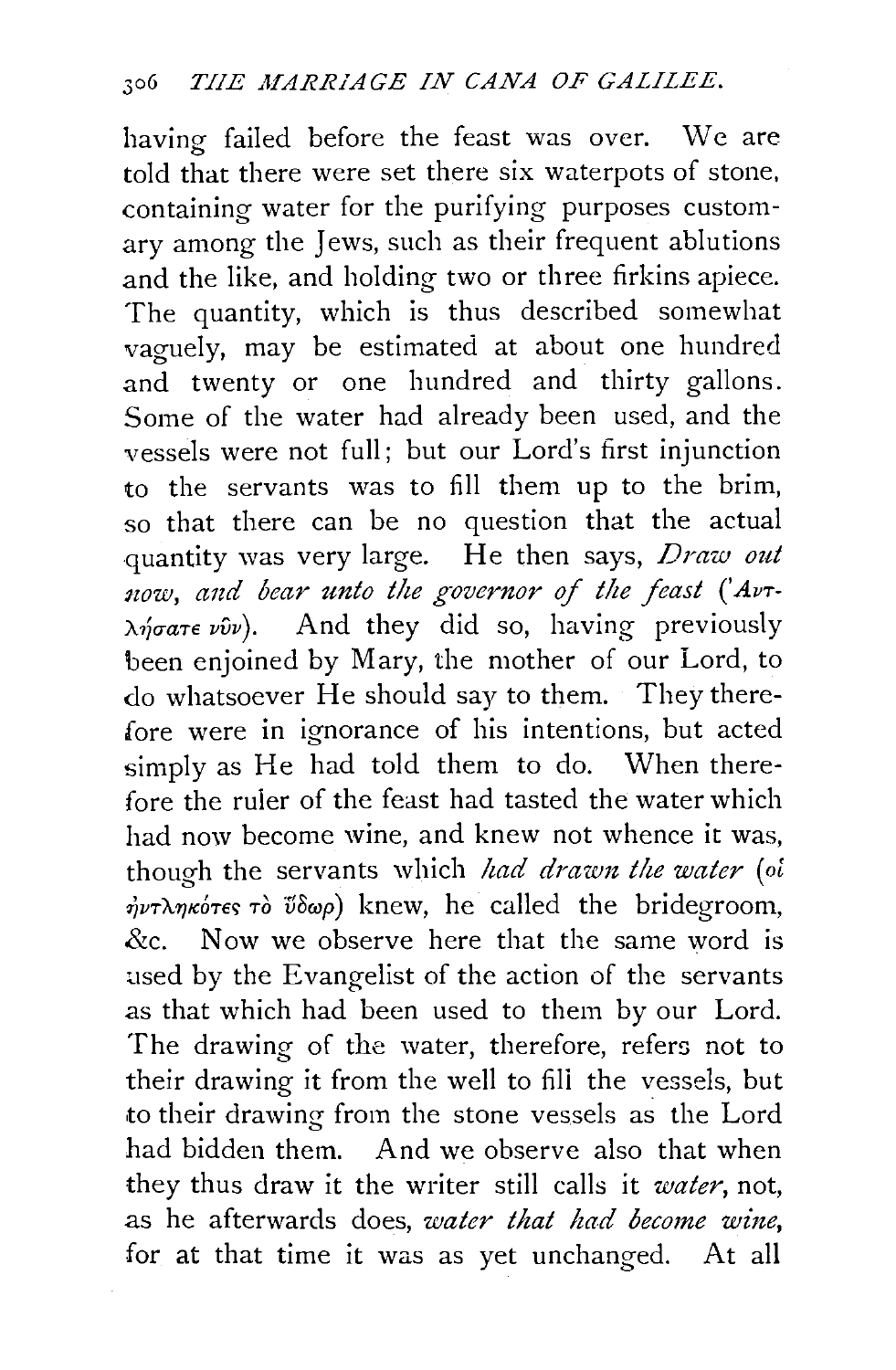events, this is the inference we draw from a strict attention to the language used. The servants who had drawn the water from the vessels knew that what they had drawn was water, and that they had .drawn it from the stone vessels, which the ruler of the feast did not know; but more than this they also did not know : and therefore all that the ruler .of the feast could do was to compliment the bridegroom upon the excellence of the wine which had graced his table. There remained, moreover, no room for collusion. The servants knew that what they had drawn was water, and that what was left remained water. Every guest knew that the wine he had last tasted was better than any he had had before, and there was no way of accounting for the incident but by the presence of the mysterious Guest, who thus displayed his glory. Let us inquire, then, into the circumstances of the miracle on the ordinary supposition that all the water in the vessels was turned into wine before it was drawn off. We are at once struck by the enormous quantity of wine provided, no less in fact than a pipe. Of what use would it be ? Some answer that it was an act of Divine benevolence to supply a large quan tity of wine for the *future* use of the newly-married pair and their friends. And with characteristic simplicity Wordsworth observes that "the 'good wine ' -of Cana might be preserved for many years. How many persons may it have afterwards refreshed in body and soul! *Perhaps it may have served* for some holy eucharistic celebration in the infant *Church of Galilee* " I/ One thing at all events is .clear, that the supply was far greater than the pre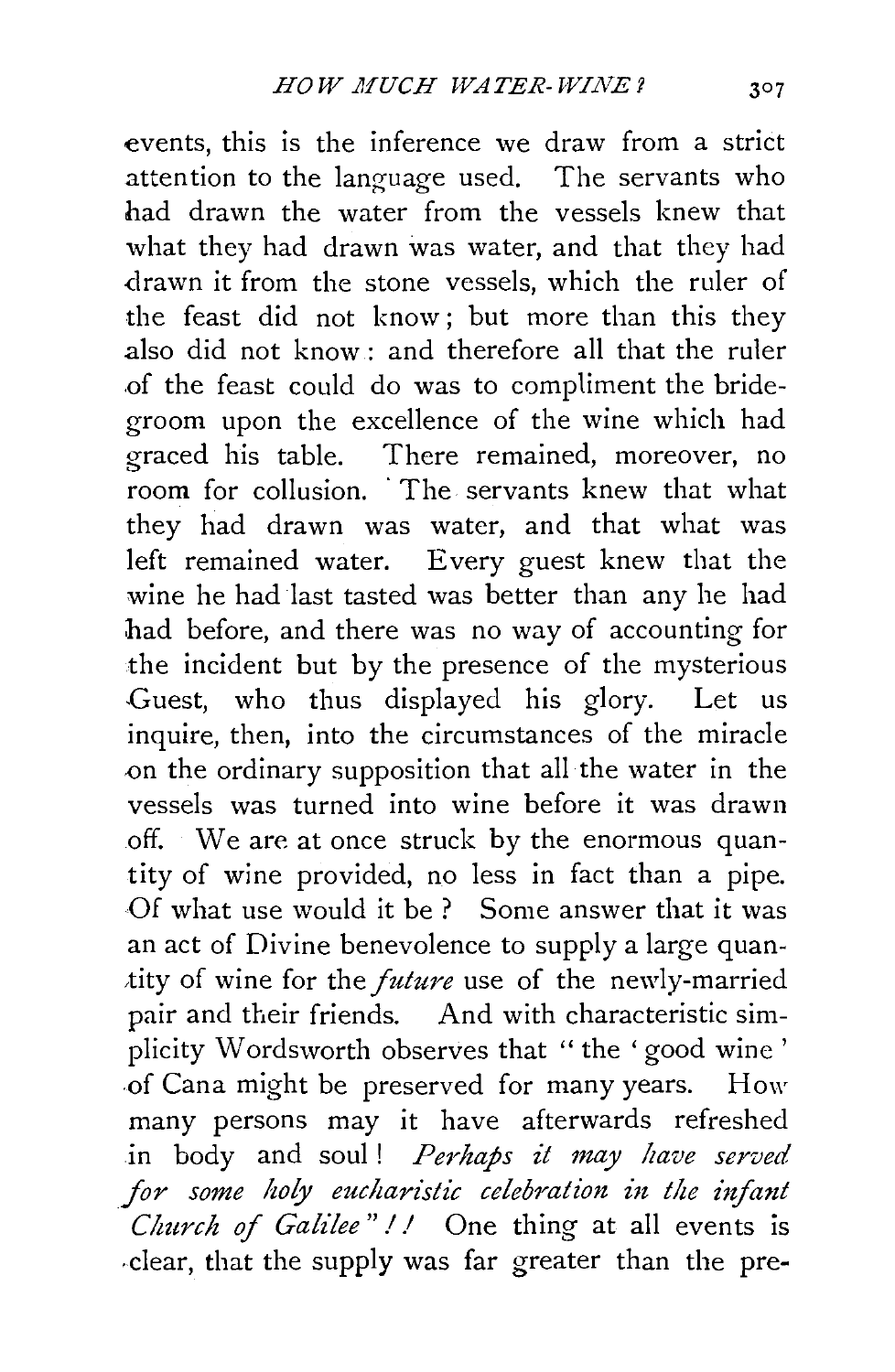sent wants would require ; so much so, that some have suggested that a *portion* only of the water in the stone vessels was changed. This would be to add miracle to miracle ; for how should water be kept distinct from wine in the same vessel? Others have asked, Is it consistent with the Divine character of Christ to produce what would only be wasted, or possibly become an occasion of excess? And probably all who sympathize with the extreme position assumed by certain advocates of the temperance movement have been secretly conscious of something approaching to a  $\sigma \kappa \omega \delta \omega \omega$  in the most obvious. features of the marriage in Cana of Galilee. And though we by no means think that on this supposition the conduct of our Lord requires vindication, or that parallels to it may not be found in the boundless. prodigality of nature, and in other works wrought by Christ Himself, as, for example, when seven  $\sigma \pi \nu \rho l \delta \epsilon$ ; and twelve  $\kappa \phi \phi$ *wot* full of fragments were taken up after the feeding of the four and the five thousand respectively, yet we believe that if there are indications of his having worked, in this instance, upon, other principles, we shall certainly lose by failing to· note them. And such indications, we believe, exist. For there is nothing in the letter of the narrative to. compel us to believe that the entire quantity of water was changed into wine before it was drawn out, since the Evangelist seems to hint that it was still water when it was drawn out; or that, when the feast was over, what remained was wine, and was left to be disposed of. The ordinary mechanical view of miracles, as direct violations of nature, prepares us to deduce this from the narrative as the easiest\_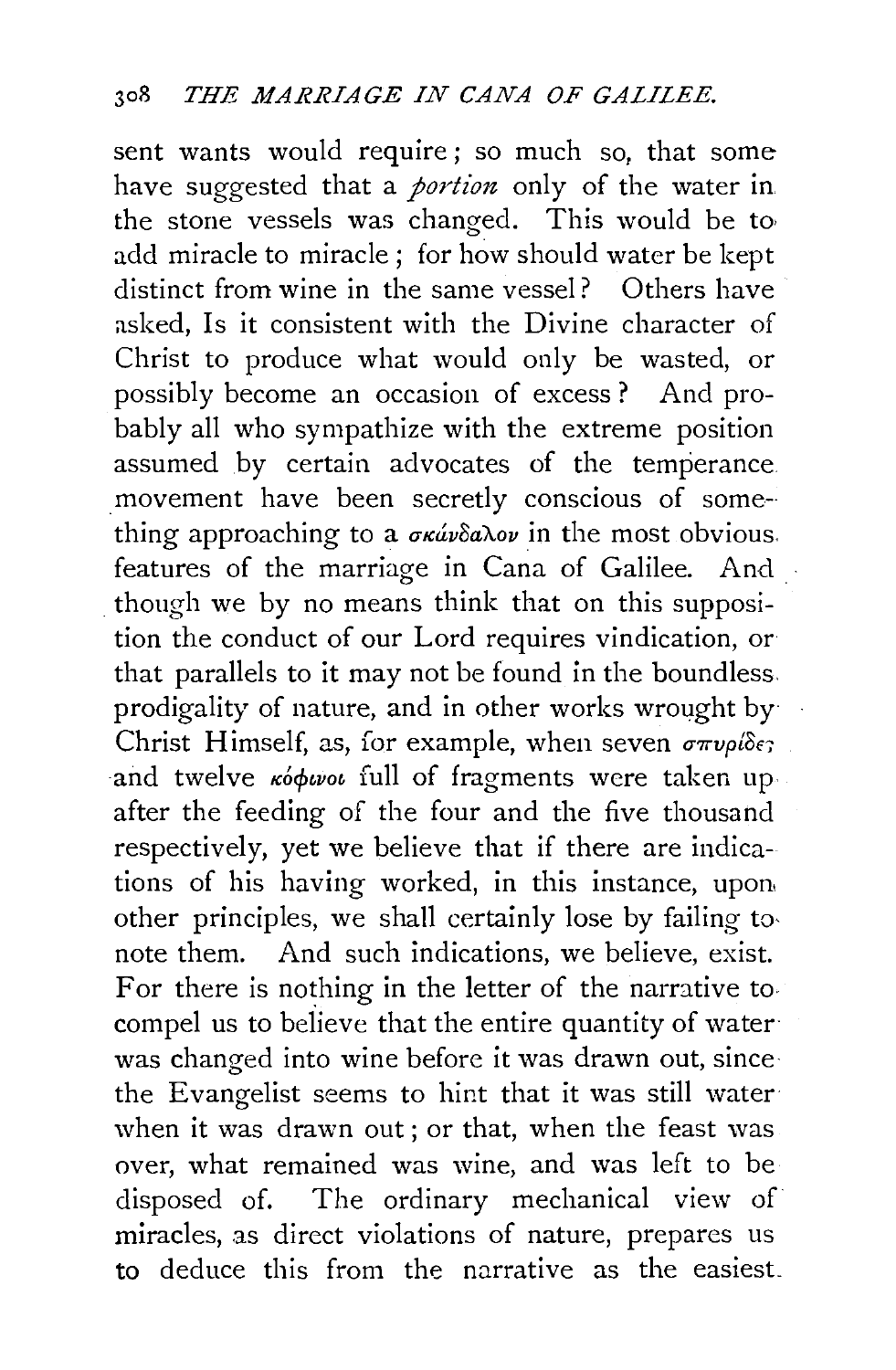and most probable supposition; but perhaps a closer view of the actual circumstances, and a more exact attention to the language used, may suggest a way of understanding the incident which shall even be more excellent and more according to the analogy of our Lord's other works. And, indeed, the cognate miracles of feeding the four and five thousand may serve to illustrate what is meant; for in those cases no one, probably, supposes that the loaves and fishes were first of all and at once converted into a mass of provision adequate to the supply of the vast multitudes, but rather that the miracle consisted in the secret and unobserved increase of the food, which developed itself in the very process of distribution. Our Lord gave the loaves to the disciples, and as He brake them they were multiplied; and as each disciple broke and distributed what he had received, what he broke was still further multiplied, so that the more he wanted the more he had, and those who ate had bread enough and to spare. And so we suppose, at the marriage in Cana, as each of the servants filled his chalice at the waterpots of stone, what he drew off was water and what remained was water; but as each guest received his replenished cup, he knew that what he drank was wine, and wine that was better than before ; but no man knew, save Christ alone, at what particular point of time, any more than he knew in what particular manner, the change was wrought. All that was known was that Jesus had turned the water into wine, and that the supply was commensurate with the want, and was limited only by the want. And thus, as it seems to us, the special glory of the Lord was more especially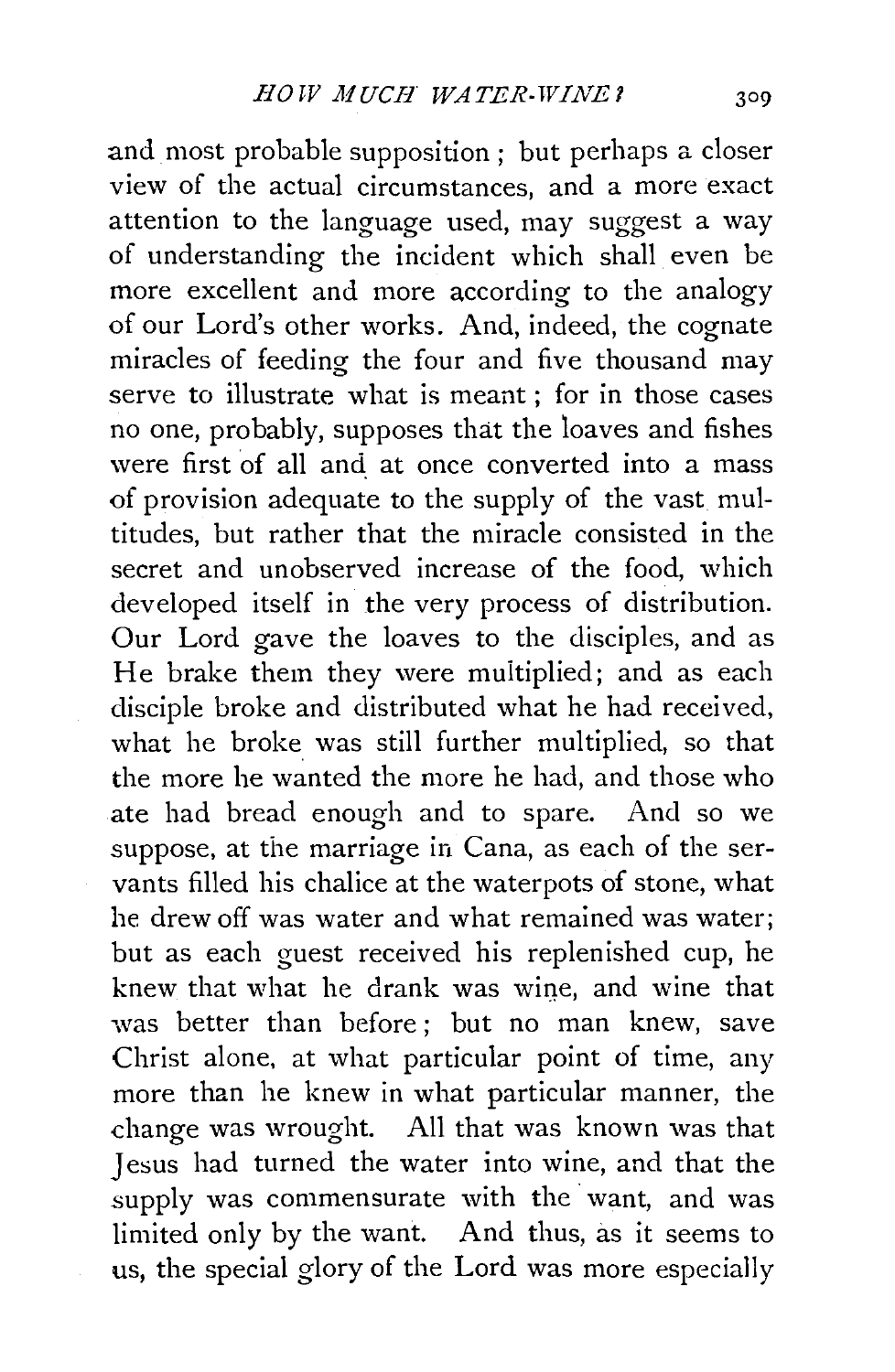## <sup>310</sup>*THE MARRIAGE IN CANA OF GALILEE.*

manifested forth, and an illustration given of the universal principle of his mode of action. For are we not taught to ask, "Give us this day our daily bread"? and doubtless to many that is a petition which has but little point, for their supplies of daily bread are regular and unfailing. Their store is inexhaustible, or, at least, bears no signs of defection. But not so with all; for there are those to whom the supply of their daily bread is a matter of constant and intense anxiety. Now what light does the Lord's conduct at Cana of Galilee throw upon such cases ? Just this: that when we have no visible means of subsistence, the arm of the Almighty is not shortened. We may not be able to see beforehand the store from which provision is to come, nor the water turned into wine before we draw it ; but *as we draw it* the water becomes wine, and as we make the appointed effort, or employ the prescribed means, the succour comes: in the very act of distribution the bread is multiplied, and in the act of drinking the water is turned to wine. Many, doubtless, can bear witness that in praying, "Give us this day our daily bread," they have not been able to discern the quarter from which it was to come; but they have, nevertheless, been filled.

And this we hail as the special glory of the Son of man, and for this reason the marriage in Cana as the special manifestation of that glory. It is not the manner of Christ to reveal the method of his working. He works in secret, and reveals Himself only to faith. The seed is sown, and in a night it grows up and becomes a plant ; but the methods and processes none can tell. There is no visible resource from